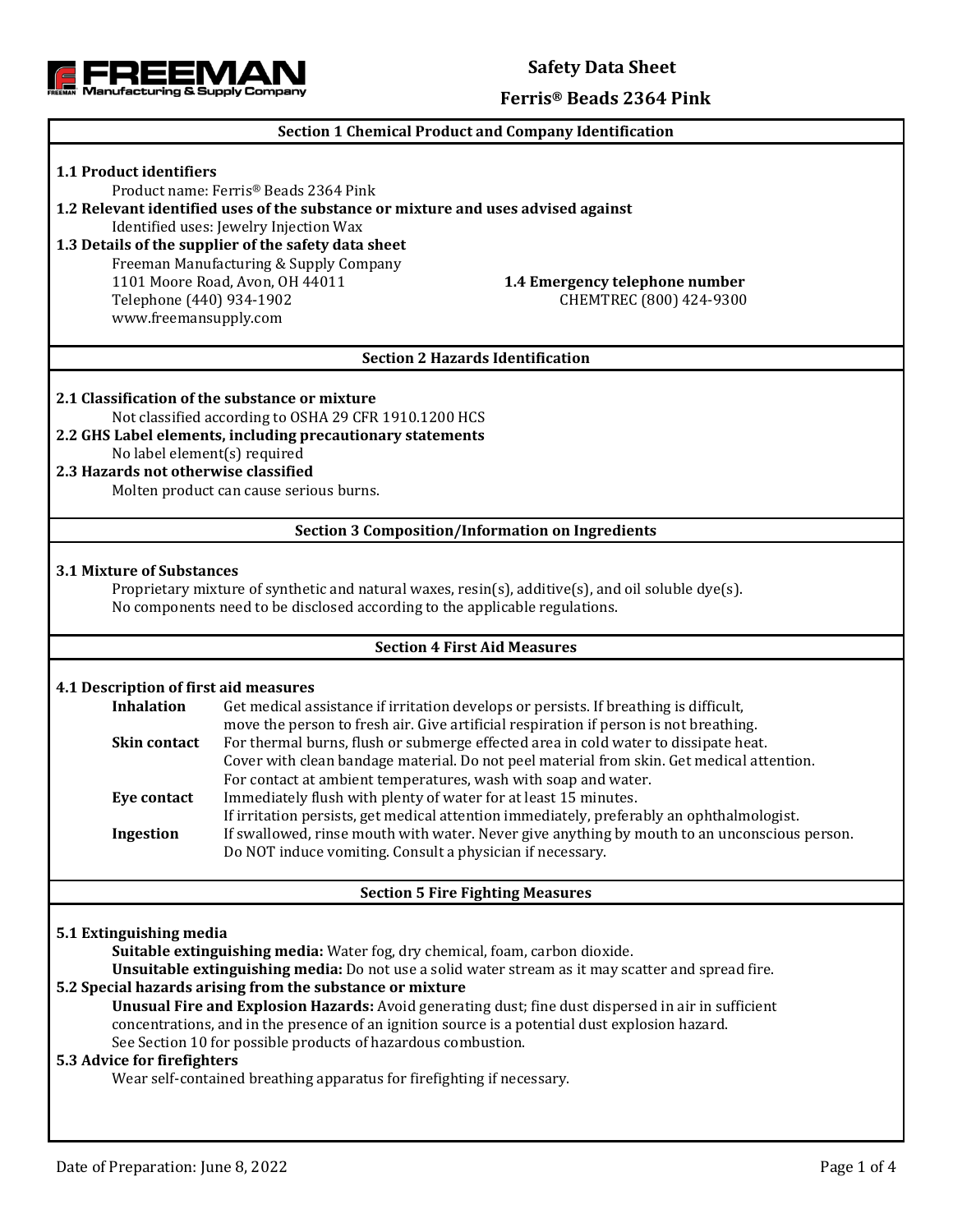## **Section 6 Accidental Release Measures 6.1 Personal precautions, protective equipment and emergency procedures** Avoid contact with skin and eyes. Wear appropriate personal protective equipment, see Section 8. **6.2 Environmental precautions** Should not be released into the environment. Prevent product from entering drains. **6.3 Methods and materials for containment and cleaning up** Do not walk through spilled material. Avoid dust formation. Contain spillage and use clean non-sparking tools to collect material. Shovel spillage into suitable container for disposal. **Section 7 Handling and Storage 7.1 Precautions for safe handling** Wear appropriate personal protective equipment, see Section 8. Avoid contact with skin and eyes. Wash thoroughly with soap and water after handling. Do not use in areas without adequate ventilation. Avoid breathing fumes. Avoid dust formation. Avoid contact with molten material. **Specific end use(s):** Avoid heating above 100°C (212°F) during the normal investment casting process (except dewax operations). Do not let molten product stand in melt tanks and injection machines, stir product continuously. **7.2 Conditions for safe storage, including any incompatibilities** Store at ambient temperatures. Keep in closed container when not in use. Keep away from ignition sources, heat, open flames, and direct sunlight. Do not store with incompatible materials, see Section 10. **Section 8 Exposure Controls/Personal Protection 8.1 Control parameters Substance Name Exposure Limit / Standard Source**  $Wax \, \text{fumes}$  2 mg/m<sup>3</sup> TWA  $ACGIH$ **8.2 Exposure controls Appropriate engineering controls** Good general ventilation (typically 10 air changes per hour) should be used. Ventilation rates should be matched to conditions. Supplementary local exhaust ventilation may be needed in special circumstances, such as poorly ventilated spaces, very hot processing, mechanical generation of dusts, etc. **8.3 Personal protective equipment Eye/Face** Wear safety glasses equipped with side shields, or safety goggles. **Hands** Chemical protective gloves should not be needed when handling this material. Use gloves to protect from mechanical injury. Use gloves with insulation for thermal protection when needed. **Skin/Body** No precautions other than clean body-covering clothing should be needed. **Respiratory** The need for respiratory protection is not anticipated under normal use conditions and with adequate ventilation. If elevated airborne concentrations above applicable workplace exposure levels are anticipated, or when adverse effects such as respiratory irritation has been experienced, or where indicated by your risk assessment process, then use an approved air-purifying respirator. Use an approved air-purifying respirator with organic vapor cartridge and particulate pre-filter when vapors are generated at increased temperatures. **Safety Stations** Make emergency eyewash stations and washing facilities available in work area. **General Hygienic Practices** Wash thoroughly after handling, and before eating, drinking or smoking. Remove contaminated clothing promptly and clean thoroughly before reuse. Avoid contamination of food, beverages, or smoking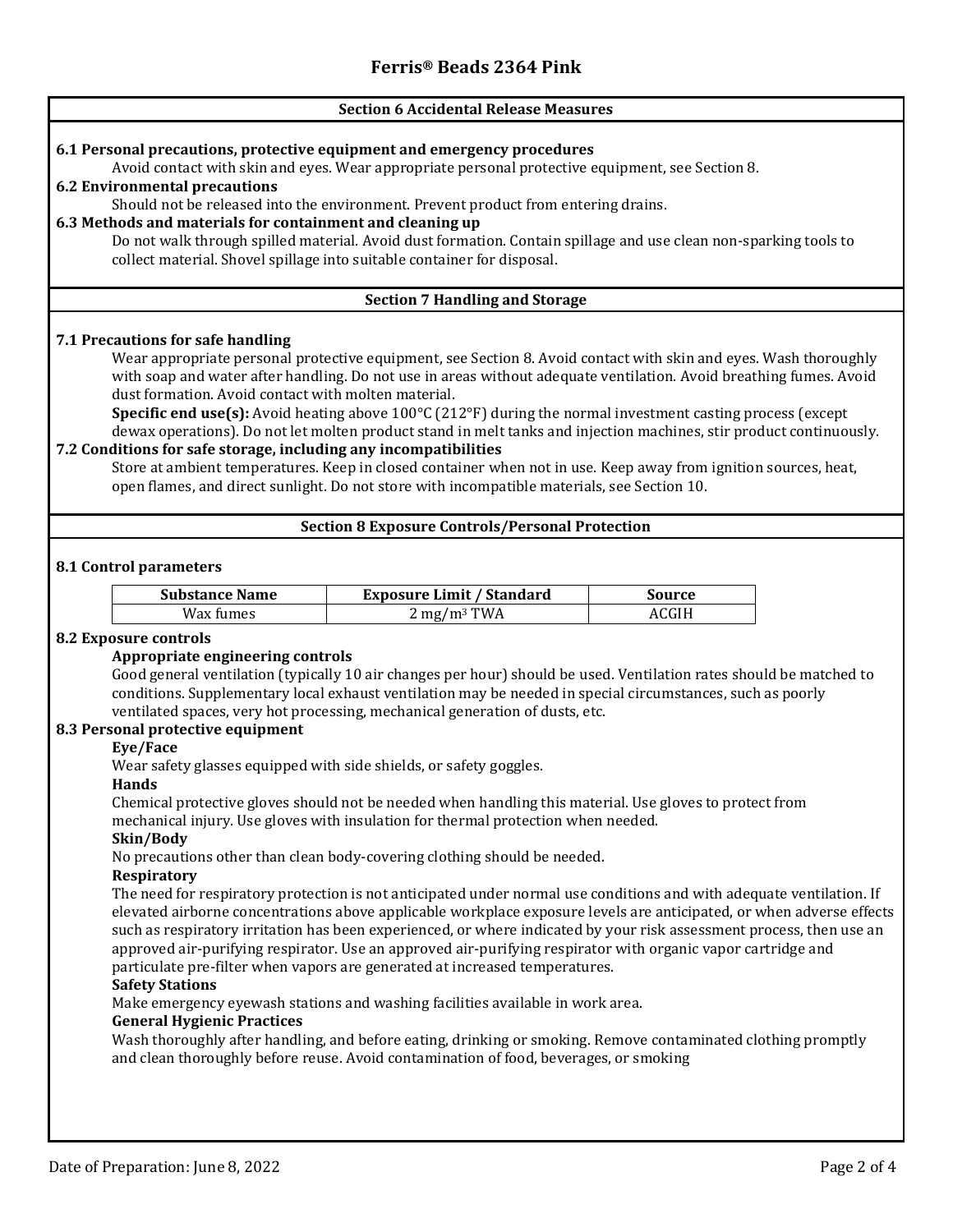| <b>Section 9 Physical and Chemical Properties</b>                                  |                                                                  |  |  |  |
|------------------------------------------------------------------------------------|------------------------------------------------------------------|--|--|--|
|                                                                                    |                                                                  |  |  |  |
| 9.1 Information on basic physical and chemical properties<br><b>Physical State</b> | Solid                                                            |  |  |  |
| Color                                                                              | Pink                                                             |  |  |  |
| <b>Odor</b>                                                                        |                                                                  |  |  |  |
| <b>Odor Threshold</b>                                                              | Mild, sweet<br>No data available                                 |  |  |  |
|                                                                                    | No data available                                                |  |  |  |
| pH                                                                                 | $>154$ °F (>68°C)                                                |  |  |  |
| <b>Melting Point</b><br><b>VOC Content</b>                                         |                                                                  |  |  |  |
|                                                                                    | 0                                                                |  |  |  |
| <b>Boiling Point</b><br><b>Flash Point</b>                                         | No data available                                                |  |  |  |
|                                                                                    | 465°F (240°C)                                                    |  |  |  |
| <b>Evaporation rate</b>                                                            | No data available                                                |  |  |  |
| <b>Flammability (solid, gas)</b>                                                   | No data available                                                |  |  |  |
| <b>Upper/lower flammability</b>                                                    | No data available                                                |  |  |  |
| <b>Vapor Pressure</b>                                                              | No data available                                                |  |  |  |
| <b>Vapor Density</b>                                                               | No data available                                                |  |  |  |
| <b>Relative Density (g/cc)</b>                                                     | $0.9 \pm 0.05$                                                   |  |  |  |
| <b>Water Solubility</b>                                                            | Negligible                                                       |  |  |  |
| Coefficient: n-octanol/water                                                       | No data available                                                |  |  |  |
| <b>Auto-Ignition Temperature</b>                                                   | No data available                                                |  |  |  |
| <b>Viscosity</b>                                                                   | Solid at room temperature                                        |  |  |  |
| <b>Explosive Properties</b>                                                        | None                                                             |  |  |  |
| <b>Oxidizing Properties</b>                                                        | None                                                             |  |  |  |
| <b>Section 10 Stability and Reactivity</b>                                         |                                                                  |  |  |  |
|                                                                                    |                                                                  |  |  |  |
| 10.1 Reactivity:                                                                   | No dangerous reaction known under conditions of normal use.      |  |  |  |
| 10.2 Chemical stability:                                                           | Stable under recommended storage conditions.                     |  |  |  |
| 10.3 Possibility of hazardous reactions:                                           | Hazardous polymerization does not occur.                         |  |  |  |
| 10.4 Conditions to avoid:                                                          | Heat, sparks, open flame. Avoid dust formation.                  |  |  |  |
| 10.5 Incompatible materials:                                                       | Strong oxidizing agents.                                         |  |  |  |
| 10.6 Hazardous decomposition products                                              | May include: carbon monoxide, carbon dioxide                     |  |  |  |
| <b>Section 11 Toxicological Information</b>                                        |                                                                  |  |  |  |
|                                                                                    |                                                                  |  |  |  |
| 11.1 Information on likely routes of exposure                                      | Eye contact, skin contact, ingestion                             |  |  |  |
| <b>Acute Oral Toxicity</b>                                                         | Very low toxicity if swallowed. Harmful effects not anticipated  |  |  |  |
|                                                                                    | from swallowing small amounts.                                   |  |  |  |
| <b>Acute Dermal Toxicity</b>                                                       | No adverse effects anticipated from skin absorption.             |  |  |  |
| <b>Acute Inhalation Toxicity</b>                                                   | Vapors released during thermal processing may cause              |  |  |  |
|                                                                                    | respiratory irritation.                                          |  |  |  |
| <b>Skin Corrosion/Irritation</b>                                                   | Classification criteria not met                                  |  |  |  |
| <b>Serious Eye Damage/Eye Irritation</b>                                           | Classification criteria not met                                  |  |  |  |
| <b>Respiratory or Skin Sensitization</b>                                           | Classification criteria not met                                  |  |  |  |
| <b>Germ Cell Mutagenicity</b>                                                      | Classification criteria not met                                  |  |  |  |
| Carcinogenicity                                                                    | No component of this product present at levels greater than or   |  |  |  |
|                                                                                    | equal to 0.1% is identified as a known or anticipated carcinogen |  |  |  |
|                                                                                    | by IARC, NTP, or OSHA.                                           |  |  |  |
| <b>Reproductive Toxicity</b>                                                       | Classification criteria not met                                  |  |  |  |
| <b>Aspiration Hazard</b>                                                           | Not relevant                                                     |  |  |  |
| <b>Specific Target Organ Toxicity (STOT)</b>                                       |                                                                  |  |  |  |
| <b>Single Exposure</b>                                                             | Not expected                                                     |  |  |  |
| <b>Repeated Exposure</b>                                                           | No data available                                                |  |  |  |
|                                                                                    |                                                                  |  |  |  |